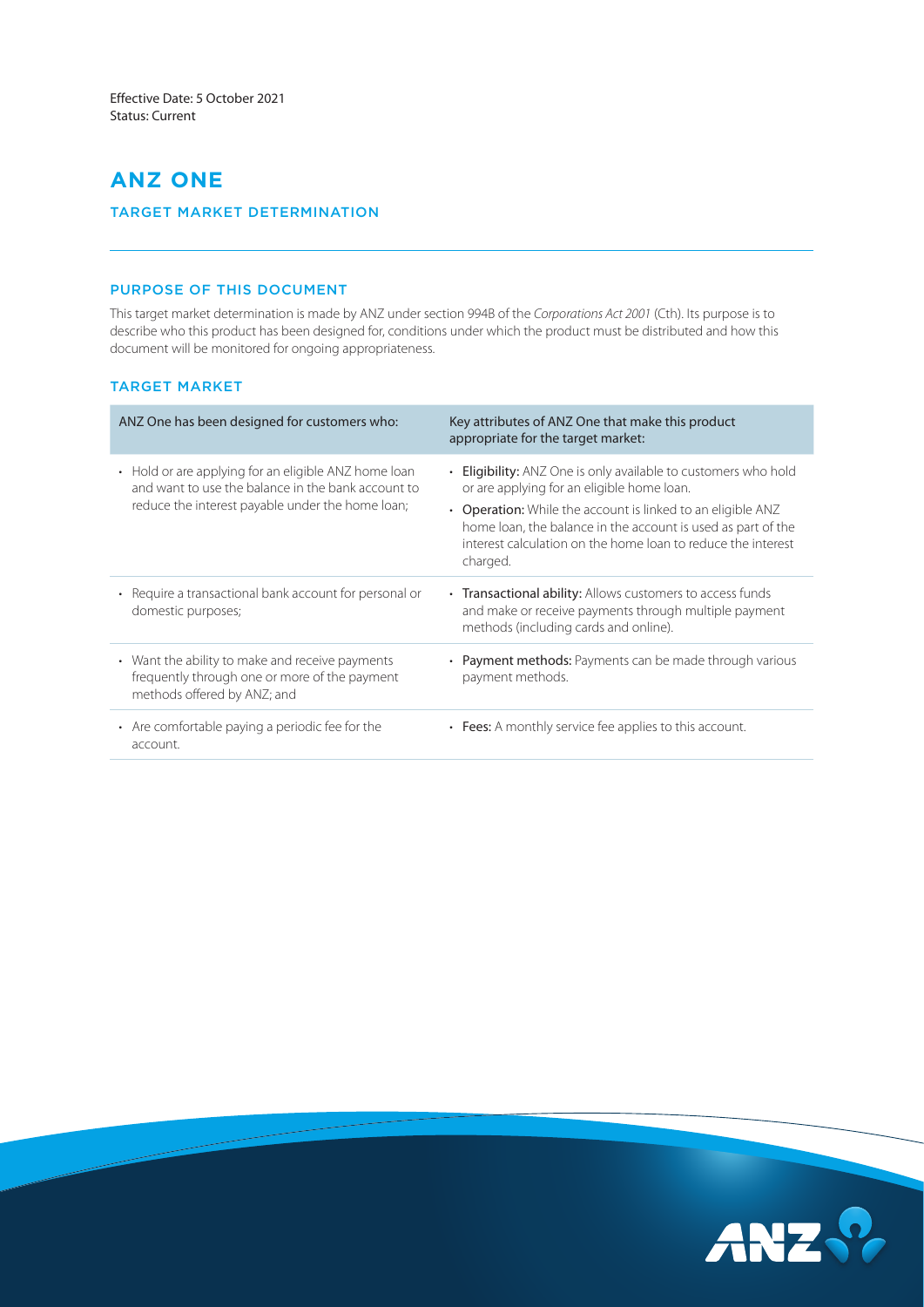# DISTRIBUTION CONDITIONS

ANZ applies the following conditions and restrictions to the distribution of ANZ One so that it is likely to be provided to customers in the target market.

|                             | Condition                                                                                                                                                                                                                                                                                                                              | Why do we do this?                                                                                                                                                                                                                                                                                                                                                                                |
|-----------------------------|----------------------------------------------------------------------------------------------------------------------------------------------------------------------------------------------------------------------------------------------------------------------------------------------------------------------------------------|---------------------------------------------------------------------------------------------------------------------------------------------------------------------------------------------------------------------------------------------------------------------------------------------------------------------------------------------------------------------------------------------------|
| Channel                     | ANZ One can only be provided to customers through the<br>following channels:<br>• ANZ Branches, ANZ Private Bank, ANZ Customer Contact<br>Centre:<br>• ANZ Mobile Lenders <sup>‡</sup> ; and<br>• ANZ accredited brokers.<br># Mobile Lenders are credit representatives of ANZ and provide services only in<br>relation to ANZ loans. | So that ANZ only considers providing<br>ANZ One if the customer's application<br>for the account is received through<br>channels that are subject to appropriate<br>conditions, controls and/or monitoring<br>by ANZ.                                                                                                                                                                             |
| Training &<br>Accreditation | ANZ One can only be provided to customers through the<br>following persons:<br>• Authorised ANZ staff and ANZ Mobile Lenders who are<br>accredited and trained; and<br>• ANZ accredited brokers who are accredited and given<br>instructions to an appropriate level for their tasks.                                                  | So that:<br>• checks are conducted on matters like<br>qualifications and past conduct for<br>relevant individuals who are involved<br>in the distribution of ANZ products;<br>and<br>individuals understand the distribution<br>$\bullet$<br>process they are required to comply<br>with when distributing ANZ products,<br>as well as the legislative framework<br>relevant to their activities. |
| <b>Process</b>              | ANZ One can only be provided to customers by following<br>ANZ's customer application and product selection process,<br>including making relevant enquiries into the customer's<br>product needs, for customers who hold or are applying for<br>an eligible ANZ home loan.                                                              | So that enquiries are made to determine<br>whether the product is likely to be<br>consistent with the needs, financial<br>situation and objectives of the customer.                                                                                                                                                                                                                               |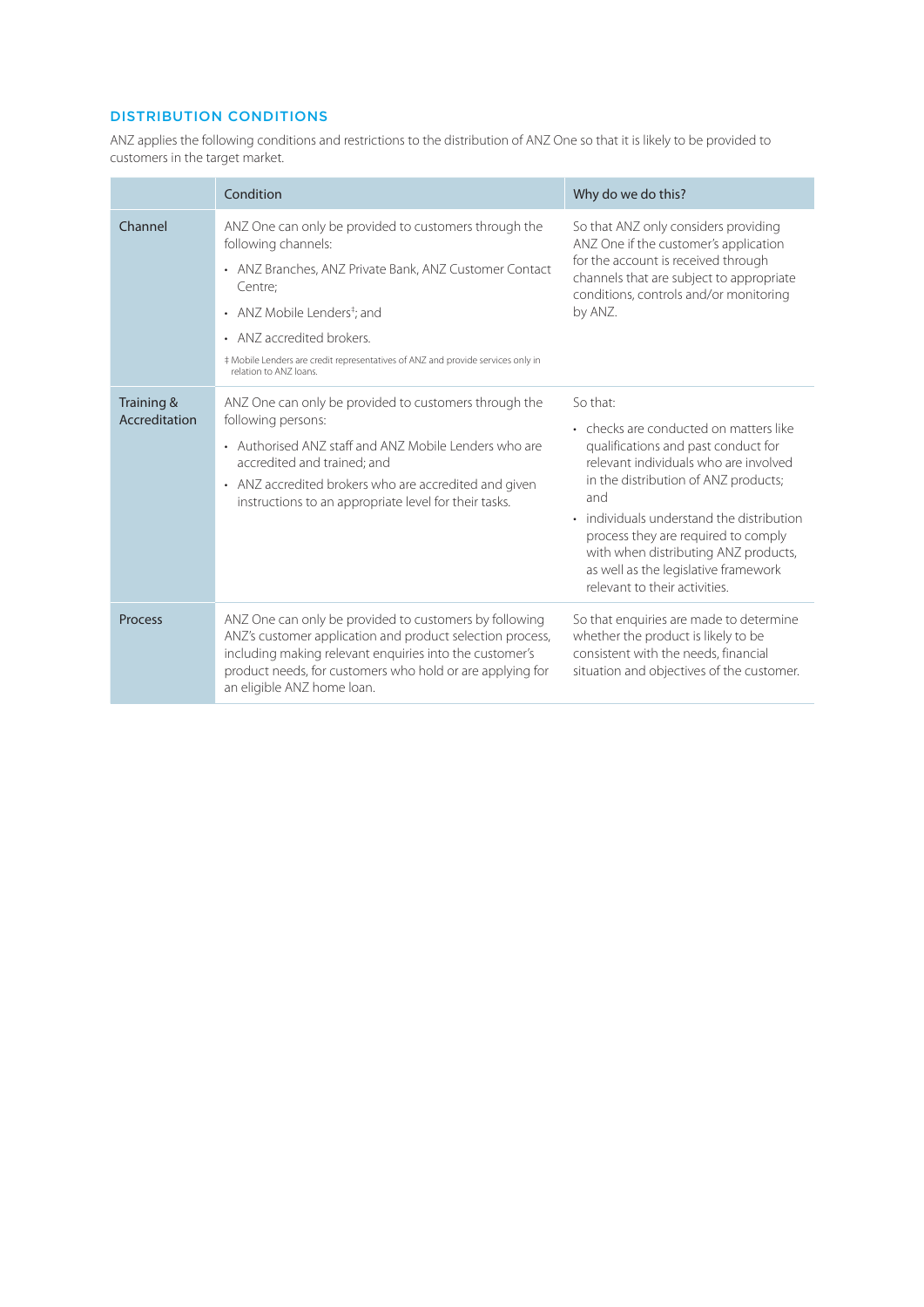# REVIEW THE TARGET MARKET DETERMINATION (TMD)

ANZ will review the TMD periodically to ensure it remains appropriate.

| Periodic Reviews of the TMD | Timing                                                          |
|-----------------------------|-----------------------------------------------------------------|
| • Initial review            | • No later than 18 months from the date the TMD is made.        |
| • Subsequent ongoing review | • No later than 18 months from the date of the previous review. |

#### Review Triggers

In addition, ANZ will review this document earlier if one or more of the following occurs, where they reasonably suggest that the TMD is no longer appropriate:

- There is a material change to the product or its distribution.
- There is a change in law or its application, a change in relevant industry code, an AFCA determination, a court decision, or ASIC or other regulatory guidance that materially affects the product.
- There is a significant increase beyond expected levels in complaints or disputes, or a significant change in the nature of complaints or disputes relating to the product.
- ANZ has information about the way in which the product is being distributed, operating or being used by customers that reasonably suggests the TMD is no longer appropriate.
- Any other event occurs or information is received (for example, significant dealings in the product that are not consistent with the TMD) that reasonably suggests the TMD is no longer appropriate.